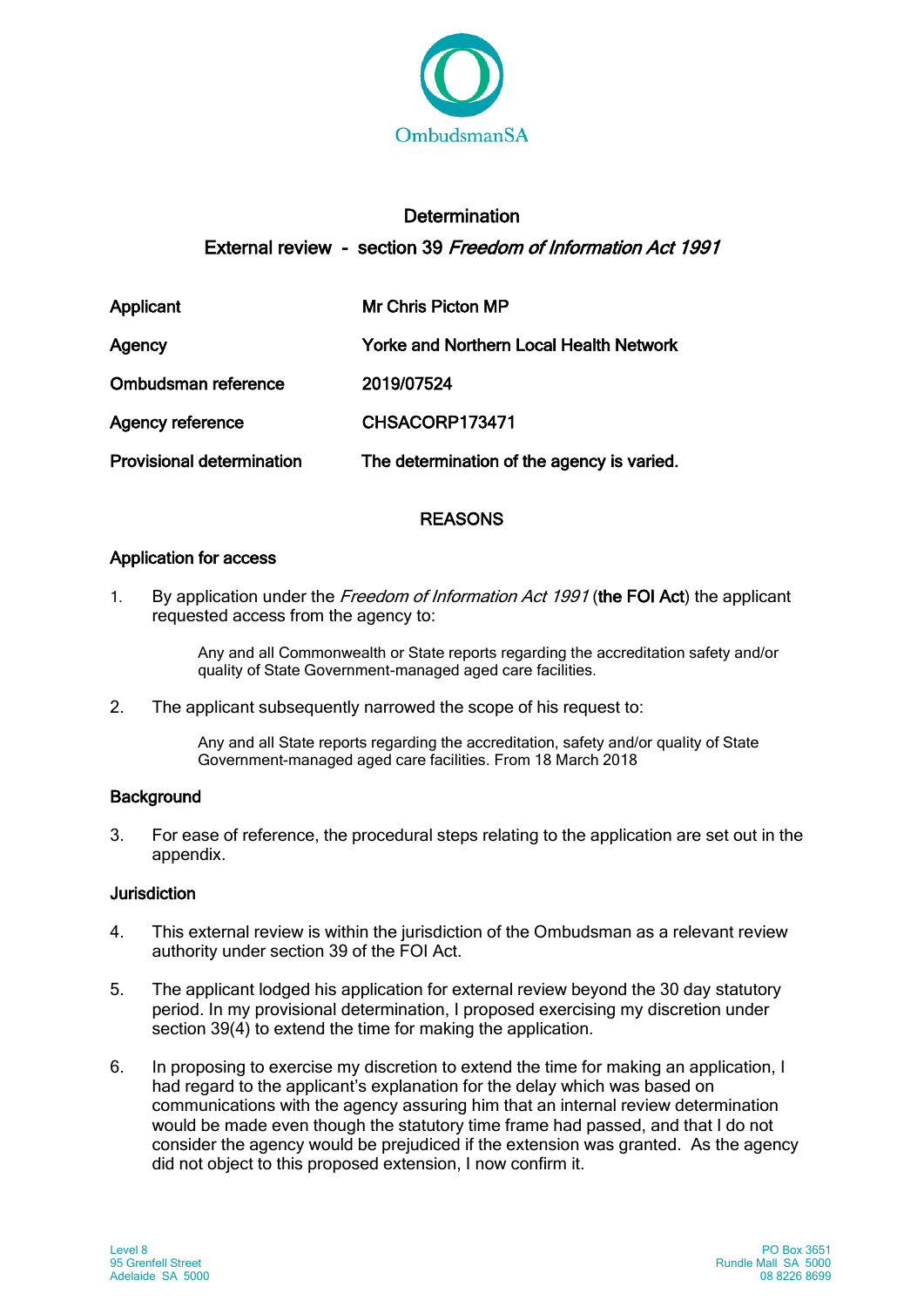## Provisional determination

- 7. I provided my tentative view about the agency's determination to the parties, by my provisional determination dated 24 July 2020. I informed the parties that subject to my receipt and consideration of submissions from the parties I proposed to vary the agency's determination.
- 8. As I have not received any further submissions my substantive views are the same as those expressed in my provisional determination.

# Relevant law

- 9. A person has a legally enforceable right to be given access to an agency's documents in accordance with the FOI Act.<sup>1</sup>
- 10. The FOI Act provides that upon receipt of an access application, an agency may make a determination to refuse access where the documents are 'exempt'. Schedule 1 lists various exemption clauses which may be claimed by an agency as a basis for refusing access. The following clauses are of relevance to this review:

### 6—Documents affecting personal affairs

(1) A document is an exempt document if it contains matter the disclosure of which would involve the unreasonable disclosure of information concerning the personal affairs of any person (living or dead).

### 16—Documents concerning operations of agencies

- (1) A document is an exempt document if it contains matter the disclosure of which
	- (a) could reasonably be expected
		- (i) to prejudice the effectiveness of any method or procedure for the conduct of tests, examinations or audits by an agency; or
		- (ii) to prejudice on the attainment of the objects of any test, examination or audit conducted by an agency; or
		- (iii) to have a substantial adverse effect on the management or assessment by an agency of the agency's personnel; or
		- (iv) to have a substantial adverse effect on the effective performance by an agency of the agency's functions; or
		- (v) to have a substantial adverse effect on the conduct of industrial relations by an agency; and
	- (b) would, on balance, be contrary to the public interest.
- 11. Under section 48, the onus is on the agency to justify its determination 'in any proceedings'. This includes the external review process.
- 12. Section 39(11) provides that the Ombudsman may confirm, vary or reverse the agency's determination in an external review, based on the circumstances existing at the time of review.

 Freedom of Information Act 1991, section 12.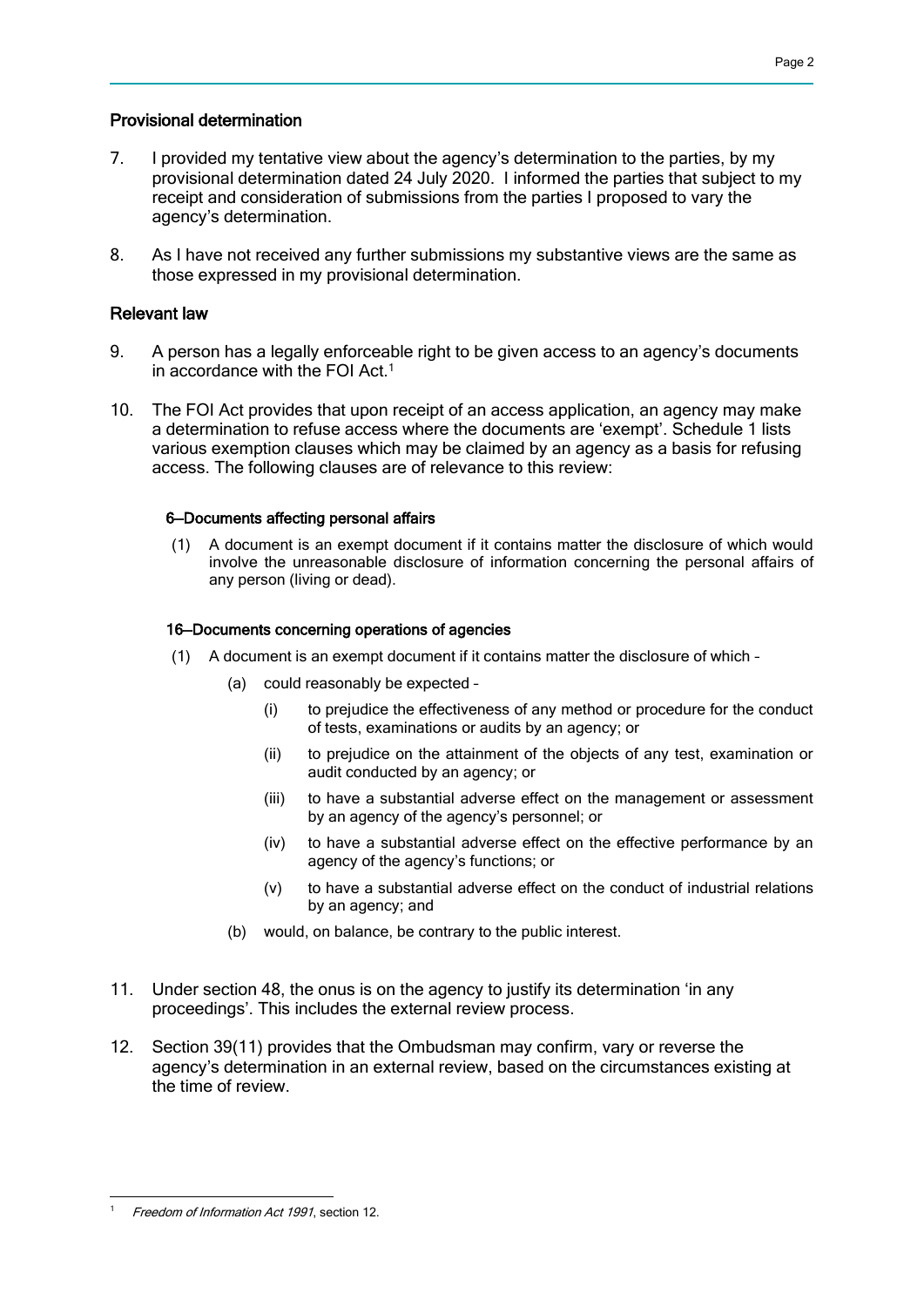### Documents in issue

- 13. The agency originally did not identify any documents within the scope of the application prior to the applicant commencing this external review.
- 14. Subsequently and separate to this external review process, SA Health published 44 audit reports on its website. The published reports featured numerous redactions.
- 15. The applicant agreed to treat the 44 audit reports as documents found within scope of his application, and for the external review to consider the exempt information within those documents.
- 16. The redactions were initially purported to be made pursuant to clause 6(1) as the information related to personal affairs.
- 17. The agency made submissions to me in respect of the redactions to the audit reports. Through agreement with the applicant and agency on an issue of scope, the agency has revised its submissions with respect to ten of the audit reports. Those ten audit reports now form the basis of this external review.
- 18. The agency has submitted that the ten documents contain information related to personal affairs and that information is exempt pursuant to clause 6(1).
- 19. The agency has further submitted that four documents contain information concerning the operation of its functions as an agency, and that information is exempt pursuant to clauses  $16(1)(a)(i)$  and  $16(1)(a)(ii)$ .

#### Issues in this review

20. The issue for me to determine is whether the agency has justified the exemptions it has claimed in redacting information from the ten audit reports.

#### **Consideration**

- 21. As a preliminary matter, all the documents in this review have numerous redactions spread across multiple pages with each instance raising differing considerations.
- 22. For ease of reference and to preserve the current status of information claimed to be exempt, I will not be discussing my tentative views with regard to each specific individual exemption. Rather I have prepared a marked up version of the documents for the agency to consider which specific exemptions I have proposed to vary.
- 23. For the purpose of providing my view as to whether the agency has justified the exemptions it has claimed I will discuss my approach to each exemption clause generally.

#### Clause 6 – Information concerning personal affairs

Documents 1 - 10

- 24. The agency has claimed ten documents contain information concerning the personal affairs of any person, and that in those instances the information is exempt pursuant to clause 6(1).
- 25. For a document to be exempt pursuant to clause 6(1):
	- it must contain information concerning the personal affairs of any person (not including the applicant); and
	- the disclosure of that information would be unreasonable.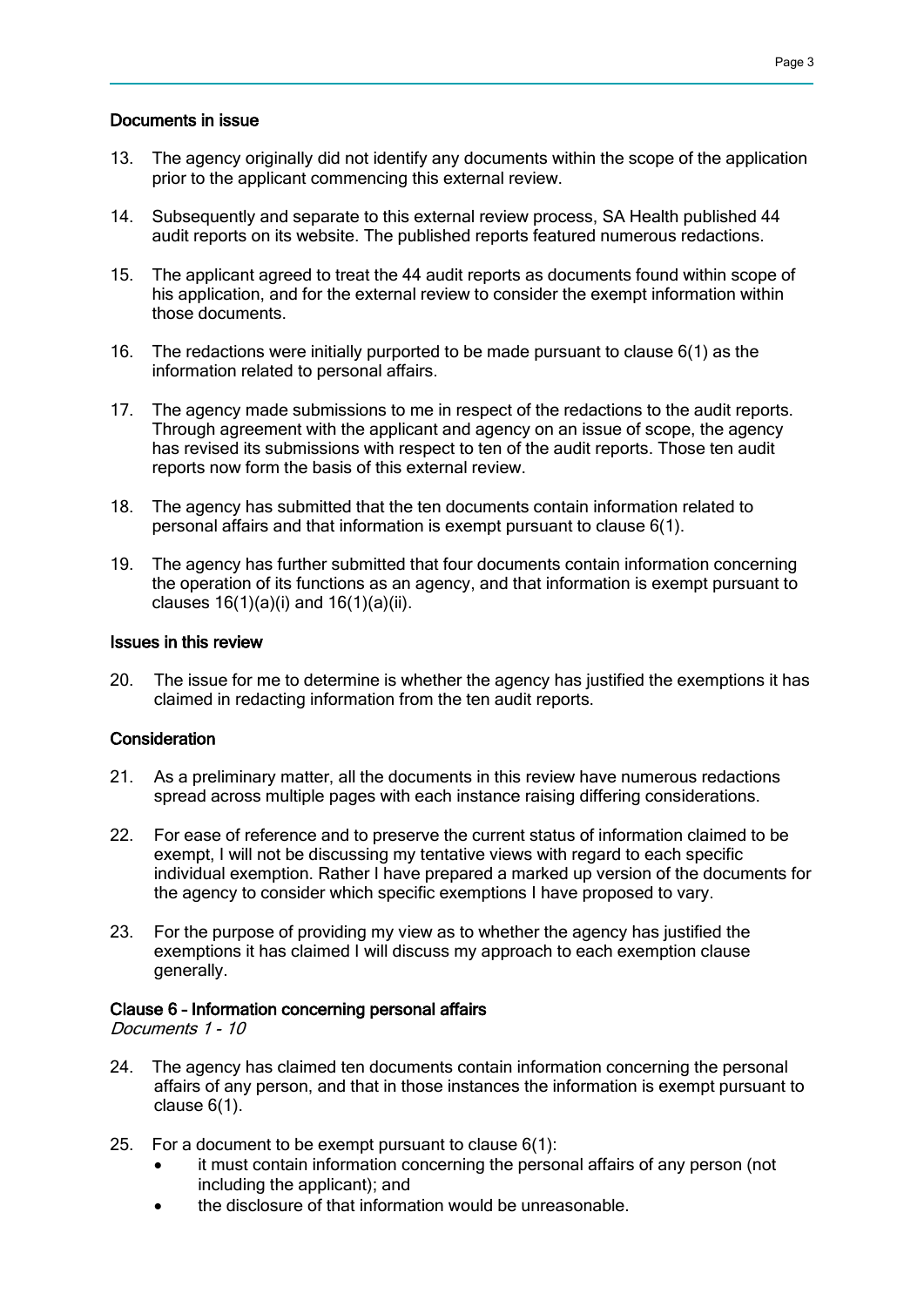- 26. The term 'personal affairs' is defined inclusively in section 4(1) of the FOI Act. Among other things, it provides that 'personal qualities or attributes' are a person's personal affairs. The term has also been held to involve 'matters of private concern to an individual'<sup>2</sup> and the 'composite collection of activities personal to the individual concerned'.<sup>3</sup>
- 27. For the majority of the information marked as exempt under clause 6(1) I would consider that it attracts the definition of a person's 'personal affairs' and on that basis I am satisfied that information concerning aged care recipients is information that falls under clause 6(1).
- 28. However there are several instances where I disagree that the information falls under the definition of 'personal affairs'. Such instances are where redactions are of an anonymous person's profession and similar circumstances.
- 29. In some instances I agree that a direct reference to a person's position title along with their remuneration level and a statement about that person may attract the status of personal affairs. The combination of the information provides the potential identification of a specific person and that person's attributes such as what level of qualifications and experience they have and some descriptor of their behaviour.
- 30. However in instances where an anonymous person's job is mentioned merely as a profession title, for example if a statement were made about a carpenter, I would not consider that information to be correctly classified as someone's 'personal affairs'. To identify an anonymous person as a carpenter does nothing that would reveal the personal qualities or attributes of that person, other than to acknowledge that a person exists, and that they work as a carpenter.
- 31. There are further instances where I am not convinced that information concerning staff members attracts the quality of personal affairs. I will discuss those instances in further detail when specifically discussing information concerning the personal affairs of staff later in this review.
- 32. Where the majority of the information does fall under the definition of personal affairs, the second step in ascertaining whether clause 6(1) applies is whether disclosure would be unreasonable.
- 33. In the matter of Hall v SA Police<sup>4</sup> the District Court considered the following factors as relevant in determining whether disclosure of information concerning the personal affairs of any person would be unreasonable:<sup>5</sup>
	- the sensitivity (past or present) of the personal information;
	- any view about the disclosure expressed by the person to whom the personal information relates;
	- the relationship between the personal information and any other information in the documents;
	- how the personal information was obtained by the agency (whether voluntarily or involuntarily and whether or not in confidence);
	- whether and to what extent the personal information was already known to the applicant;
	- the nature of any interest which the applicant can demonstrate in
		- i. the information in the document other than the personal information; or

 $\overline{a}$ <sup>2</sup> Commissioner of Police v District Court of New South Wales (1993) 31 NSWLR 606, 625 citing Re Williams and Registrar of Federal Court of Australia (1985) 8 ALD 219 and Young v Wicks (1986) 13 FCR 85 at 88-89.

Commissioner of Police v District Court of New South Wales (1993) 31 NSWLR 606, 625.

Hall v SA Police [2019] SADC 5.

Hall v SA Police [2019] SADC 5 [166].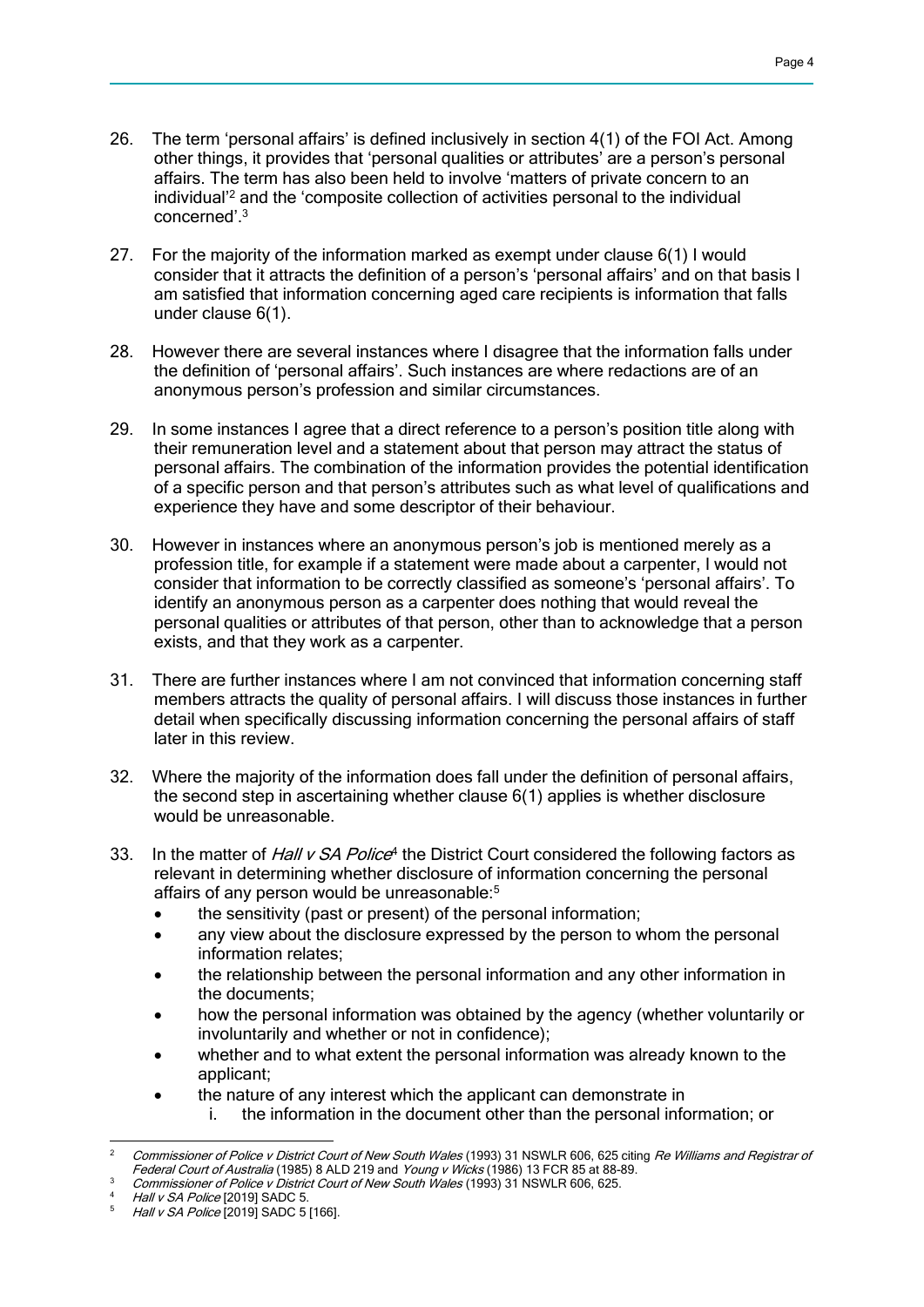- ii. the personal information.
- 34. The following dicta from *Page v Metropolitan Transit Authority*<sup>6</sup> was referred to by the District Court in support of the above factors:<sup>7</sup>

… a balancing of interests: the right to personal privacy of an individual whose personal affairs may be unreasonably disclosed by granting access to the information and the object of the Act to extend as far as possible the right of the community to have access to information in the possession of the Government or Agencies. More particularly, this balancing exercise requires a consideration of all the circumstances, including the interest that the applicant has in the information in question, the nature of the information that would be disclosed, the circumstances in which the information was obtained, the likelihood of the information being information that the person concerned would not wish to have disclosed without consent, and whether the information has any current relevance.

- 35. From the above factors it is clear that a number of considerations need to be taken into account when determining whether disclosure would be unreasonable. Due to the number of factors involved, and the circumstances involved in this external review, I do not consider the question before me to be one of a neat balancing of interests. Rather the issue in this review turns on a question of how the above factors apply to the unique circumstances of individual pieces of information throughout the documents in issue.
- 36. However one factor that I consider attaches significant weight to this external review is whether the information has any current relevance. Given that the documents concern the audits of residential aged care clinical facilities, I believe the information is of significant relevance to contemporaneous issues. In the wake of the ongoing Royal Commission into Aged Care Quality and Safety following revelations about the quality of care at the Oakden nursing home, the release of any information that would shed light on the conditions of aged care facilities has significant relevance.
- 37. This is not to say that there is a public interest in the release of information concerning the personal affairs of any person due to the above reasoning. Rather, the above reasoning forms a single yet substantial factor in considering all of the circumstances in this review.
- 38. Another factor that I consider relevant to this external review in particular is a statement made by Pagone AJA in *Victoria Police v Marke* where consideration was given to the equivalent clause in the Victorian Freedom of Information Act 1982.<sup>8</sup> Pagone AJA's view was endorsed in Hall v SA Police and he stated:<sup>9</sup>

A decision-maker is required by the section to predict about the disclosure of a document that its disclosure would involve the unreasonable disclosure of information relating to the personal affairs of a person. That requires the decision-maker to identify all of the facts and matters relevant to the question to be determined and make an evaluative judgment based upon them. The use in the section of the word 'would' indicates that the decisionmaker must have a high degree of confidence about the conclusion: it is not enough for the decision-maker to conclude that disclosure of the document might or could result in the unreasonable disclosure of the personal information in question. The need for that degree of confidence reflects the primary objective of the Act to provide public access 'as far as possible'.

39. I draw particular emphasis on the view that determining whether disclosure 'would' be unreasonable is different to determining whether disclosure 'could' or 'might be' unreasonable. There are many instances throughout the documents where it is evident

 $\overline{a}$ Page v Metropolitan Transit Authority (1988) 2 VAR 243.

Page v Metropolitan Transit Authority (1988) 2 VAR 243 [246] quoted in Hall v SA Police [2019] SADC 5 [167].

Victoria Police v Marke [2008] VSCA 218.

Victoria Police v Marke [2008] VSCA 218 [97] quoted in Hall v SA Police [2019] SADC 5 [164].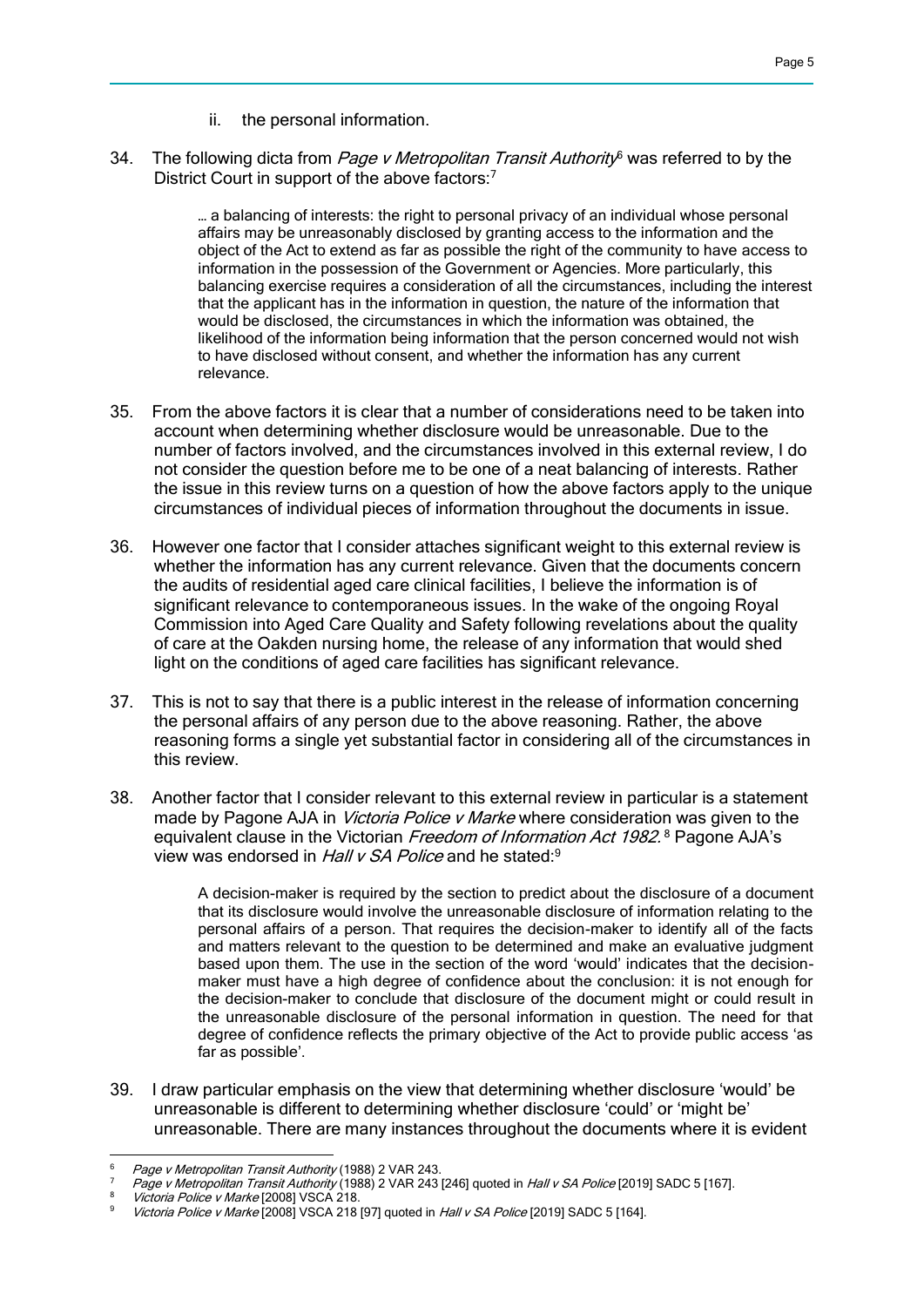that disclosure of information could be unreasonable. The issue to determine however is whether disclosure would be unreasonable, and that determination relies on the unique circumstances of each piece of information and all the circumstances surrounding it.

40. I note that the information relating to the personal affairs in the documents in issue relate to aged care recipients and their families, and also to staff and personnel working in the aged care facilities. My consideration for unreasonable disclosure of information concerning aged care recipients and their families differ from my consideration of unreasonable disclosure of information about staff and employees. As such I will discuss my views separately.

#### Aged care recipients and their families

- 41. The issues with information concerning aged care recipients within the documents are difficult to summarise neatly. The agency has submitted that as these documents are audit reports related to small country town aged health care facilities, due to the small size of the populations involved, that many patients would be readily identifiable by their communities by the release of information pertaining to their health conditions, personal opinions and feelings.
- 42. I agree that the small size of the communities would make patients easier to identify than if the audits concerned a larger population. However I disagree that the level of redactions claimed by the agency is necessary in all instances to ensure that patients are not readily identifiable and to prevent disclosure of their personal affairs.
- 43. An issue arises that the documents have already been published with redactions made that were not in line with FOI considerations. As a result, certain pieces of information that would have been preferable to exempt under clause 6(1) have already been released, which makes the further release of related information more likely to make patients identifiable and to increase the level of sensitivity involved. As it is not possible to redact information that has already been released to the world at large, this issue is one that must be taken into account.
- 44. In considering the factors referred to in paragraph 33, I do not consider that it would be practicable to obtain the views of the individuals whose information is discussed in the audits as to their thoughts on disclosure. Whilst it may be possible to identify some of the patients by analysing the entirety of the information contained in the documents, as the audit is anonymised and documents discuss information from across ten different locations, I would not consider it feasible to track down and discuss the information with each patient without requiring an excessively unreasonable amount of time and resources.
- 45. I have considered that the information regarding patients was not disclosed by the patients themselves to the audit, but rather comprise case notes made by staff. I have also taken into account that the information concerns patients who continue to receive care in a facility that by circumstance they must reside in on a permanent basis. Due to this I would be of the view that any information regarding a patient's personal affairs which is unique to them is information that they would not wish to be disclosed.
- 46. As such, for the purpose of this review I consider that circumstances where the release of information would identify a patient and reveal something specific about that patient, either through circumstantial descriptions or revealing a peculiarity or personal attribute, then disclosure would be unreasonable.
- 47. In circumstances however where it is not clear, then I consider that a discretionary judgment needs to be made.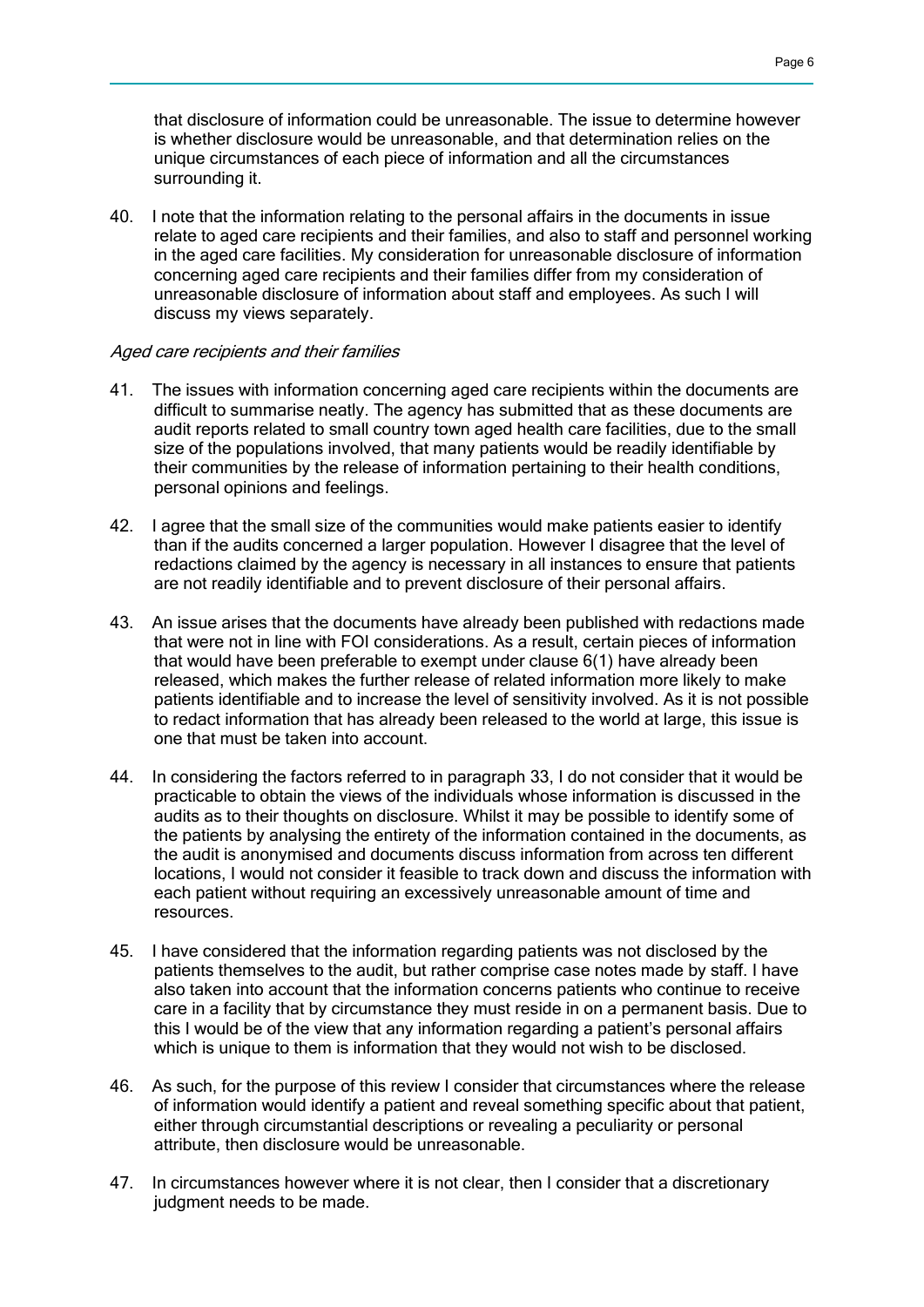- 48. If I consider that disclosure of information could identify a patient and that it may reveal something about a specific person's personal attributes, I would then weigh that probability of it being unreasonable against the other circumstances of the document. If I consider that there is even a small potential that information could be related to a person's personal affairs and there is no competing argument why the information should be released, I would consider it unreasonable to release the information. However if the potential is unlikely, and there would be a substantive benefit to disclosing the information, then I would make a judgment on the reasonableness of disclosure depending on the circumstances of that unique situation.
- 49. To summarise my view on the exemptions claimed by the agency I will explain the rationale that I have adopted in approaching the exemptions through hypothetical scenarios.
- 50. Where information would reveal any chronic peculiarity of an unnamed patient, if that information does not reveal anything other than the peculiarity of the patient, I would consider that disclosure would be unreasonable. Out of an abundance of caution I would consider this to be the case regardless of how expected it may be for an aged care patient to have that peculiarity, for example if the information would disclose that a patient has arthritis or that they are obese.
- 51. If however the peculiarity were one of a temporary nature, I would be less inclined to consider there is potential for unreasonable disclosure. For instance, consider a scenario which described a patient who, whilst eating lunch on 31 July 2018, fell and hit her head and later developed a concussion. I would consider that redacting the circumstances, which is that a female patient was eating lunch on a particular day, would be enough to remove any potential that it could reveal a person's identity or their personal affairs. Without any other circumstances, and as it is not a permanent condition, it could be expected to have occurred to any patient at any given time.
- 52. In instances where a chronic peculiarity of a patient were to provide context to other information, I would then consider the potential that the information may reveal a patient's personal affairs against other circumstances involved.
- 53. Consider an unnamed patient who has who has high cholesterol. If all the information would reveal is that an anonymous patient has high cholesterol, I would consider disclosure unreasonable as there is nothing to be gained from releasing information that could potentially be sensitive.
- 54. However if as an example, the information concerned an anonymous patient with high cholesterol, and then the information goes on to say that the patient has no dietary needs listed in their file, I would not be of the mind that disclosure would be unreasonable.
- 55. The above scenario provides context to the surrounding information in the document that alters its substance. A statement that 'Patient Y has high cholesterol. Patient Y does not have any dietary needs listed' is substantially different to a statement 'Patient Y has [redacted]. Patient Y does not have any dietary needs listed' where [redacted] could potentially be anything from poor eyesight to a broken ankle which would have no bearing on the patient's dietary needs.
- 56. To further expand on this, if in another area of the document there were a statement 'A patient who has high cholesterol was found stealing crisps from another patient's room', my judgement on the unreasonableness of disclosure would again differ.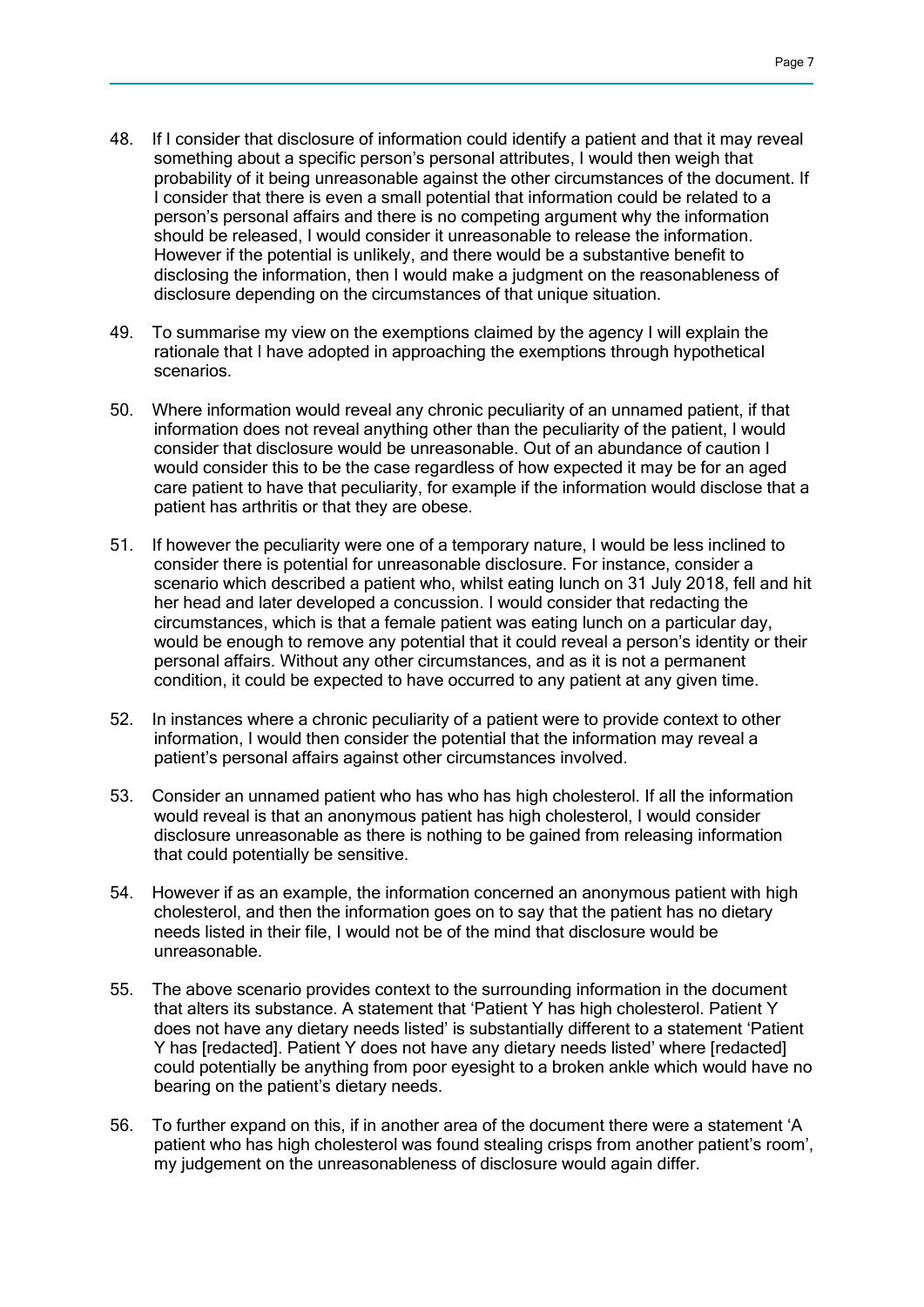- 57. The above statement no longer merely discloses a peculiarity of a patient who is not having their medical needs properly addressed by the care facility, but reveals something specific about the personal affairs of a person who is potentially identifiable.
- 58. Any release of the above information would reveal that this patient, who has high cholesterol, and is likely Patient Y referred to in a previous instance, would steal from another patient. In this instance, even if the fact that the patient has high cholesterol might be relevant to the fact that they are obtaining foods with high fat contents without supervision, it does not to my mind provide a justifiable reason for disclosure. In such an instance there is a far greater potential that the information can identify a person, that information is specific to that person, and says something about that person's personal attributes. I would consider that disclosure in such an instance would be unreasonable.
- 59. I have used the above rationale in determining what information I consider exempt under clause 6(1) in relation to aged care recipients. I have provided a marked up version of documents for the agency to view which highlights the information that I agree is exempt. Any information that is not highlighted should be released.

### Staff and employees

- 60. Where information may concern the personal affairs of staff and other workers related to the aged care facilities I consider that generally there is a decreased likelihood that the release of information is unreasonable.
- 61. My reasoning is twofold. First, as with the aged care residents, the information concerning employees is anonymised. For staff members performing their work duties, who have no described peculiarities or medical issues, located in a work place they do not permanently reside in, I am less convinced that they are potentially identifiable based on the information contained in the documents.
- 62. Secondly the information concerning staff generally relates to performing their duties in the course of employment. I consider that information is less sensitive and is less likely to have been obtained involuntarily. As staff members, whilst there was an obligation to comply with audit procedures and provide responses, the collection of information was related to their employment which would have been assumed to have been a prospect of being employed in an aged care facility. This expectation that their work performance may be commented on and recorded for evaluation purposes differs significantly from patients who reside in the facilities receiving required care.
- 63. To further expand on this point, having regard to information concerning the performance of staff members in their line of work, I am not convinced that the information would properly be classified as information relating to their personal affairs.
- 64. In the matter of *Priebe v SA Police*<sup>10</sup> the District Court drew particular attention to the definition of personal affairs under the FOI Act. A distinction was made that the Act includes in its definition 'employment records' but not 'employment record', which the District Court considered to be significant.<sup>11</sup> The District Court provided the following statement:<sup>12</sup>

Employment records will include, for example, such details as name, age and date of birth, address, next of kin, records of leave taken, of leave accrued, applications for promotion and, perhaps, opinions of other officers about the constable's performance of duties. Employment records may well include, if a constable has acted improperly and

 <sup>10</sup> *Priebe v SA Police* [2007] SADC 119.

<sup>11</sup> Priebe v SA Police [2007] SADC 119 [19].

*Priebe v SA Police* [2007] SADC 119 [19].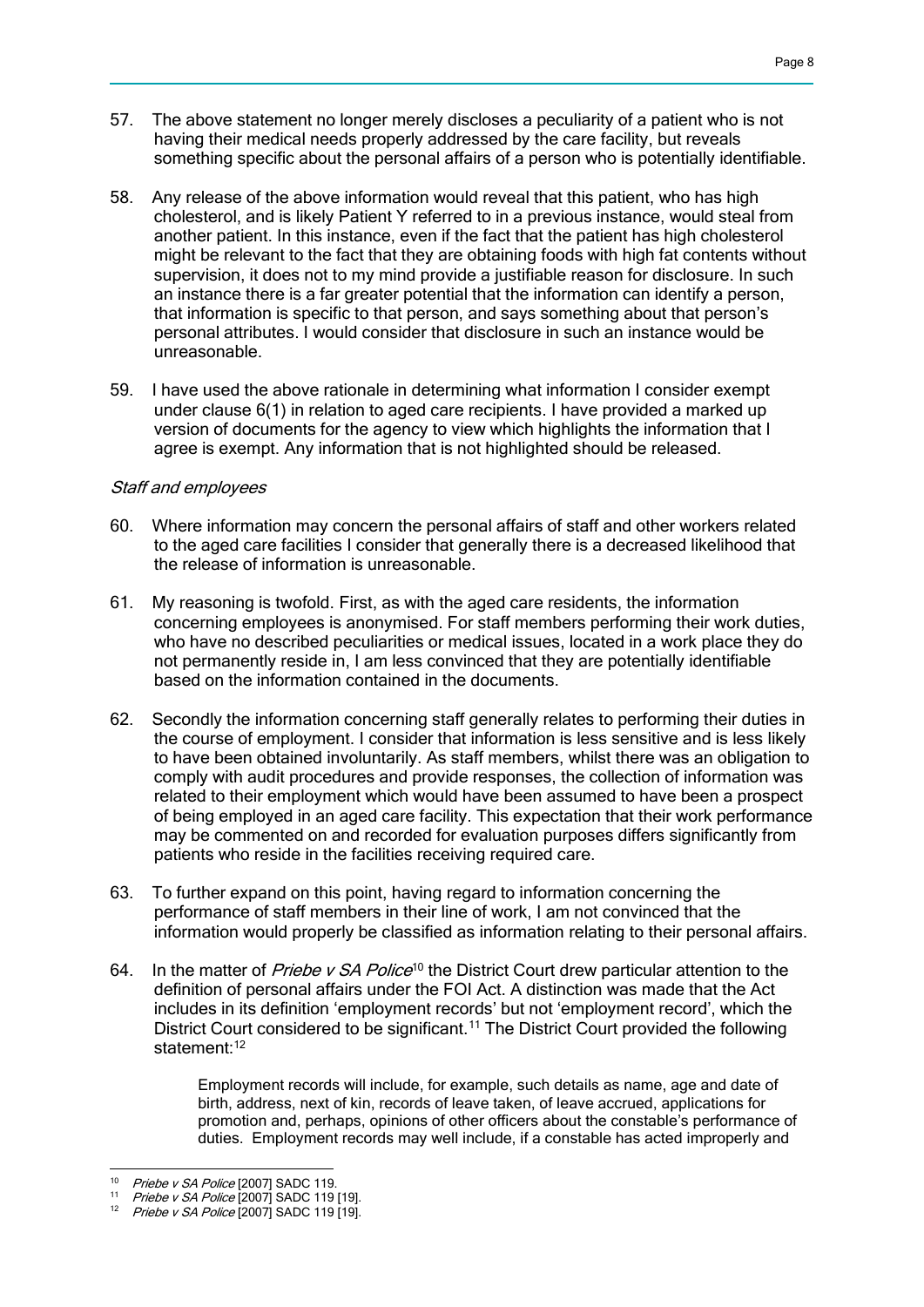has been cautioned or reprimanded, a record of that fact. But, in my view, employment records do not include accounts of a constable's performance of his or her public duty in documents prepared in the normal course of a police investigation or prosecution.

- 65. To my mind, I would consider that an audit report containing anonymised accounts of statements made by staff in the course of an audit would be analogous to the situation referred to above. The statements contained in the documents are not statements that have been collated for the purpose of informing a reader of the staff members specific work history or records, but rather they are statements taken to create a report documenting the overall performance of specific work sites in line with specific standards.
- 66. Given that the documents are anonymised and that they are not employment records, in the majority of instances within review I do not consider the information is appropriately captured by clause 6(1), and in the event that it was properly considered to be information related to a worker's personal affairs, I am not persuaded that release would be unreasonable.
- 67. In situations where the information reveals something specific about the attributes or quality of staff members in the personal capacity I would be more inclined to treat the information as personal affairs, but only where it reaches a threshold where that information is identifiable and could apply to a specific individual.
- 68. Accordingly I vary the agency's determination with respect to information concerning staff and employees in accordance with the marked up versions of documents that I have prepared for the agency's viewing.

#### Clause 16 – Documents concerning operations of agencies

Documents 1, 3, 5 and 7

- 69. That agency has submitted that documents 1, 3, 5 and 7 contain information concerning its operations as an agency, and consequently that information is exempt pursuant to clause  $16(1)(a)(i)$  and  $16(1)(a)(ii)$ .
- 70. There are numerous instances of redactions throughout the documents claiming clause 16 and at times information has been claimed exempt as a combination of clause 16 and clause 6.
- 71. A document is validly exempt under clause 16(1)(a)(i) and (ii) if disclosure:
	- could reasonably be expected to prejudice the effectiveness of any method or procedure for the conduct of tests, examinations or audits by an agency
	- could reasonably be expected to prejudice on the attainment of the objects of any test, examination or audit conducted by an agency
	- would, on balance, be contrary to the public interest.
- 72. Based on the case law available and construction of the wording in the provisions, I do not consider that any limb of clause 16 applies to the documents under review.
- 73. The agency has submitted the exempt information, if released, could heavily reduce staff participation in future audits.
- 74. The agency has conceded that staff members are obligated to participate in audit processes, however the prospect that the disclosures they make during the audit process may be made readily available would reduce their willingness to participate and provide free and frank disclosure.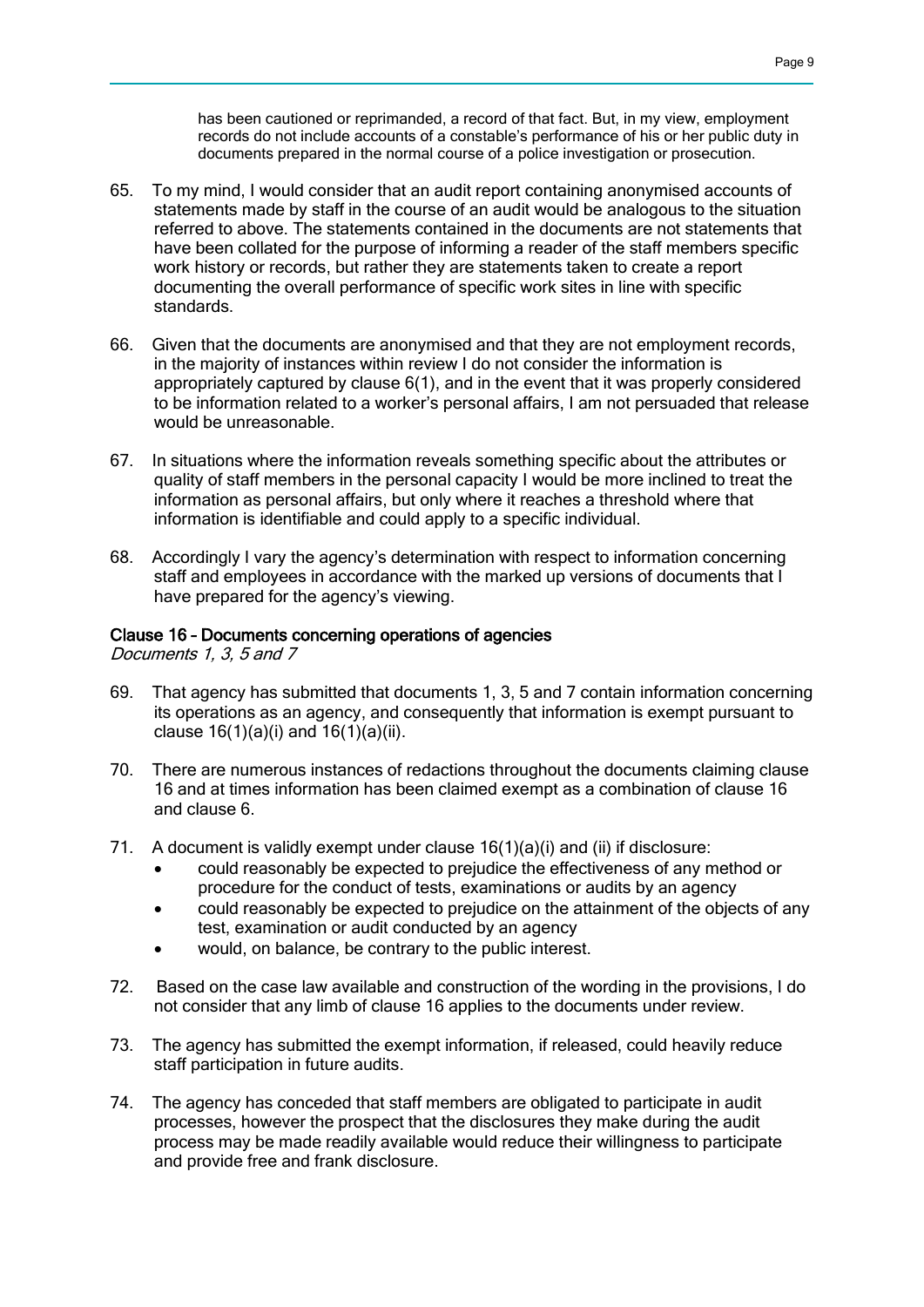- 75. Whilst acknowledging the agency's point of view, the concern raised by the agency is not one that is captured by clause 16(1)(a)(i) or 16(1)(a)(ii).
- 76. The application of clauses concerned with documents concerning the operation of agencies is discussed in the Australian Information Commissioner's FOI Guidelines.<sup>13</sup> Whilst the quidelines discuss the equivalent provisions in the Commonwealth Freedom of Information Act, the wording used in the provisions remains the same.
- 77. In discussing whether a document's release could reasonably be expected to prejudice the effectiveness of any method or procedure of tests, examinations or audits, the Information Commissioner considered the following as examples of the types of circumstances where prejudice would occur:
	- providing forewarning of the usual manner of audits
	- facilitating cheating, fraudulent or deceptive conduct by those being tested or audited<sup>14</sup>
	- permitting pre-prepared responses which could compromise the integrity of the testing process.<sup>15</sup>
- 78. With regard to whether a document's release could reasonably be expected to prejudice the attainment of the objects of any test, examination or audit, the guidelines provide the following examples where the AAT has accepted that disclosure would be prejudicial:
	- allow for plagiarism or circulation of questions or examination papers that would lead to a breach of the integrity of the examination system<sup>16</sup>
	- allow for examiners to be inhibited in future marking by the threat of challenge to their marking<sup>17</sup>
	- allow scrutiny of past test results or questions for the pre-preparation of expected/acceptable responses, rather than honest or true responses, for example in psychometric testing to ascertain an applicant's eligibility for a certain pension<sup>18</sup> or patent examiner examinations.<sup>19</sup>
- 79. Based on the above examples I consider that the ambit of clauses 16(1)(a)(i) and 16(1)(a)(ii) are focused on whether the release of information could have a detrimental effect on the specific methodology of an examination process by revealing how it operates. This would then have to lead to an outcome where subjects of an examination could potentially possess knowledge which would lead them to alter their answers in a way which would be counter to the overall operation and objects of the examination.
- 80. In light of the above reasons I do not consider that a risk that employees would be less willing to provide free and frank responses to an audit is captured under the scope of clauses  $16(1)(a)(i)$  and  $16(1)(a)(ii)$ .
- 81. I am also mindful that the issue claimed by the agency, that release of information could reduce participation in its audit functions by staff, could potentially fall under clauses 16(1)(a)(iii) and (iv) which provide that a document is an exempt document if its disclosure:
	- could reasonably be expected to have a substantial adverse effect on the management or assessment by an agency of the agency's personnel

 <sup>13</sup> FOI Guidelines (Office of the Australian Information Commissioner) available at https://www.oaic.gov.au/freedom-ofinformation/foi-guidelines/.

<sup>14</sup> Ascic and Australian Federal Police [1986] AATA 108.

<sup>15</sup> Re Crawley and Centrelink [2006] AATA 572.

<sup>&</sup>lt;sup>16</sup> Ascic and Australian Federal Police [1986] AATA 108.

<sup>&</sup>lt;sup>17</sup> Ascic and Australian Federal Police [1986] AATA 108.

<sup>18</sup> Re Crawley and Centrelink [2006] AATA 572.

<sup>&</sup>lt;sup>19</sup> Re Watermark and Australian Industrial Property Organisation (1995) 70 FOIR 61.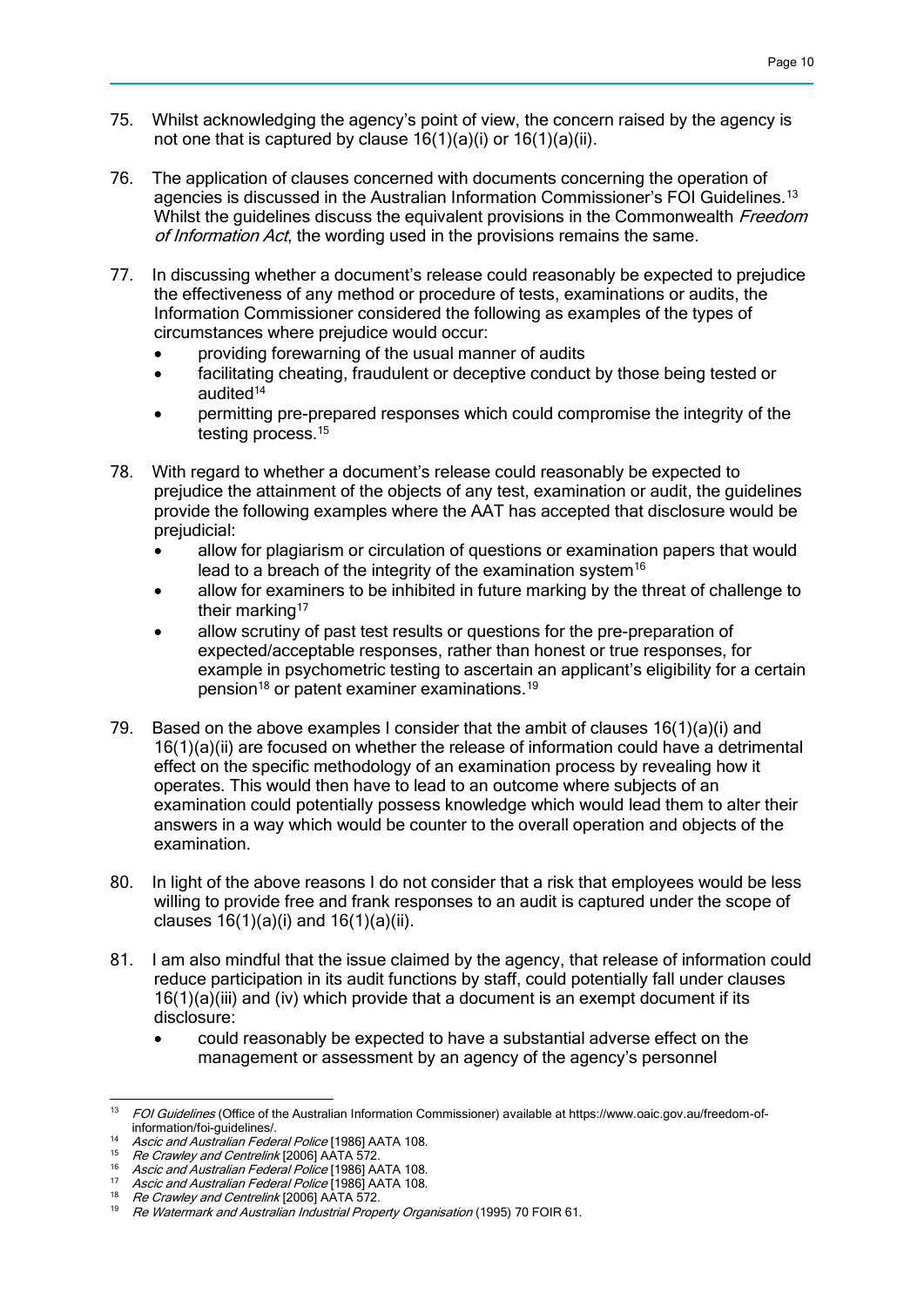- could reasonably be expected to have a substantial adverse effect on the management or assessment by an agency of the agency's personnel
- would, on balance, be contrary to the public interest.
- 82. In considering the above clauses, I am not of the view that either would apply under the circumstances put forward by the agency. Both clause 16(1)(a)(iii) and (iv) require that a 'substantial adverse effect' could be reasonably expected to occur. The phrase 'substantial adverse effect' is not defined in the FOI Act, however the District Court has held that it relates to an effect that is sufficiently serious or significant to cause concern to a properly informed, reasonable person.<sup>20</sup> The test was stated to be 'a high one'.<sup>21</sup>
- 83. To my mind, the argument presented by the agency does not meet the required threshold to enliven either clause.
- 84. Accordingly I do not consider any provision of clause 16(1) to apply to the documents in question.

## The public interest

- 85. For the sake of argument I will address whether, on balance, disclosure would be contrary to the public interest.
- 86. In its submissions, the agency referred to the following public interest factors favouring non-disclosure:
	- release of information may have a substantial impact on the conduct of future activities of the same nature
	- level of staff participation during future audits could be heavily reduced
	- disclosure would create prejudice against the effectiveness of the interview process and attainment of detailed and accurate audit results.
- 87. The agency acknowledged two public interest factors in favour of disclosure which are:
	- fulfilling the objects of the FOI Act
	- promoting transparency in the audit process of government activities.
- 88. A significant public interest factor that was not addressed by the agency is providing the public with information related to issues of contemporaneous concern.
- 89. At present there is an overwhelming public interest in disclosure of any information that would shed light on the quality of care that aged care recipients receive from government institutions. As discussed earlier this interest is in the wake of the ongoing Royal Commission into Aged Care Quality and Safety following revelations concerning the quality of care provided at the Oakden nursing home.
- 90. The fact that the agency did not acknowledge this factor, let alone address it in any meaningful way, evinces a substantial deficiency in conducting a balancing test in considering whether the public interest favours non-disclosure as required by the FOI Act.
- 91. The contemporaneous public interest in overseeing the quality of care given to vulnerable members of society in South Australia has only become greater following the death of Ann-Marie Smith in April this year. Whilst acknowledging that Ann-Marie Smith received care under the National Disability Insurance Scheme and was not an aged care resident, I still consider it a relevant factor in addressing public concern over

  $^{20}$  Konieczka v South Australian Police [2006] SADC 134 [15], referring to *Re Thiess and The Department of Aviation* (1986) 9 ALD 454.

<sup>21</sup> Konieczka v South Australian Police [2006] SADC 134 [18].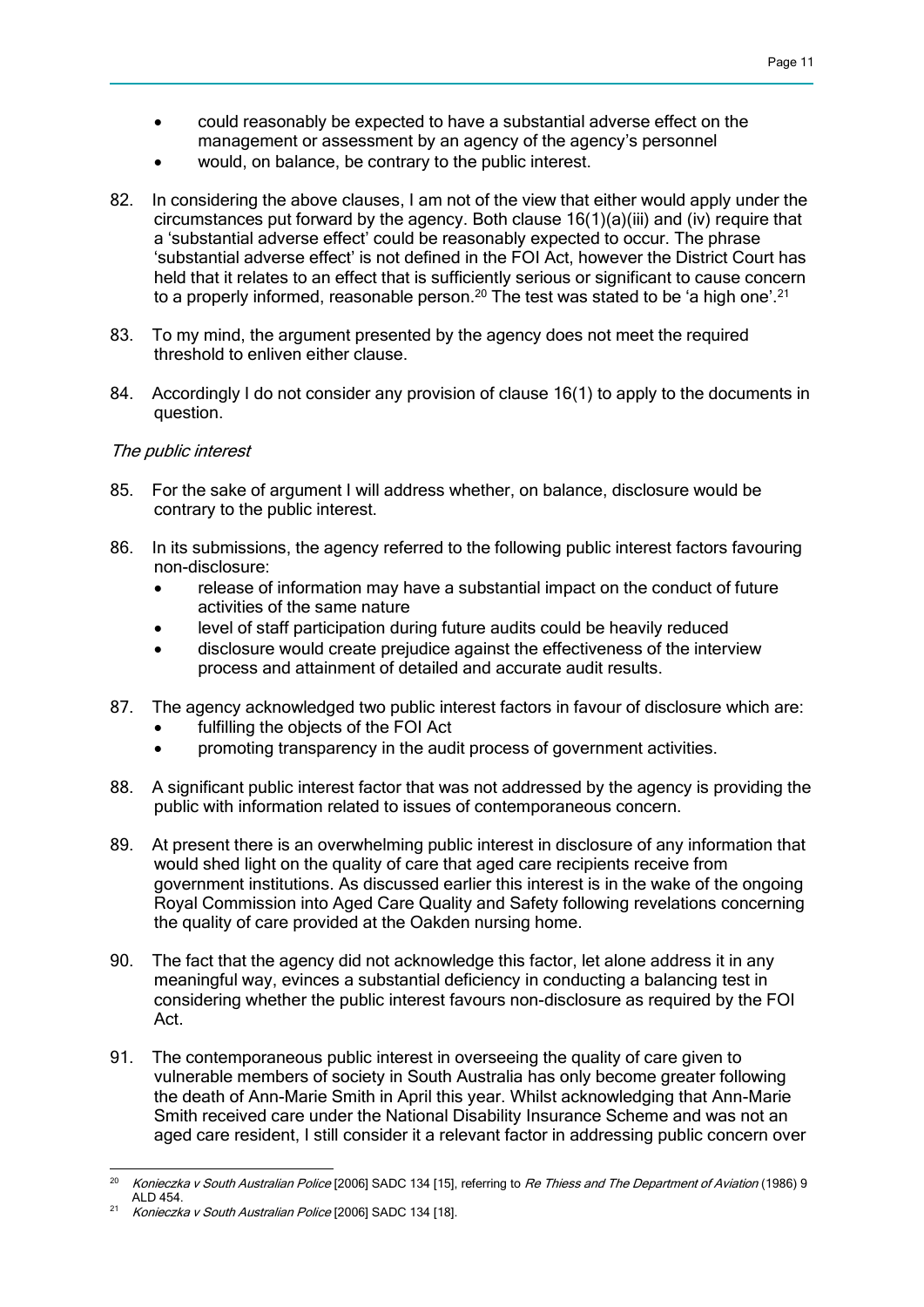the care received by vulnerable people in general. I note that at the time of the agency's most recent submissions this incident had already occurred and was highly publicised.

- 92. In considering the above factor favouring disclosure, I note that it is weighed against the agency's concerns that release of information 'may' or 'could' have negative impacts on its operations.
- 93. Whilst acknowledging that the prospect of staff being less willing to provide free and frank feedback during an audit process would be contrary to the public interest, I am not convinced by the agency's submissions that this is a likely prospect to occur or that even if it were to occur, that the inhibition would be to such an extent that it would outweigh the other public interest factors favouring disclosure.
- 94. To my mind, the agency has not provided a sufficient argument as to why the public interest would favour non-disclosure when it failed to address a significant factor in addressing public concerns over ongoing issues within the aged care sector and the care provided to vulnerable people in general.
- 95. Accordingly, even if I were to be of the view that any provision of clause 16(1) applies to the documents in question, I would not be satisfied that disclosure would, on balance, be contrary to the public interest.

### **Determination**

96. In light of my views above, I vary the agency's determination in accordance with my marked up version of documents prepared for the agency's viewing. The documents highlight the information that I agree is exempt.

 $\mathcal{L}$ .

Wayne Lines SA OMBUDSMAN

19 August 2020